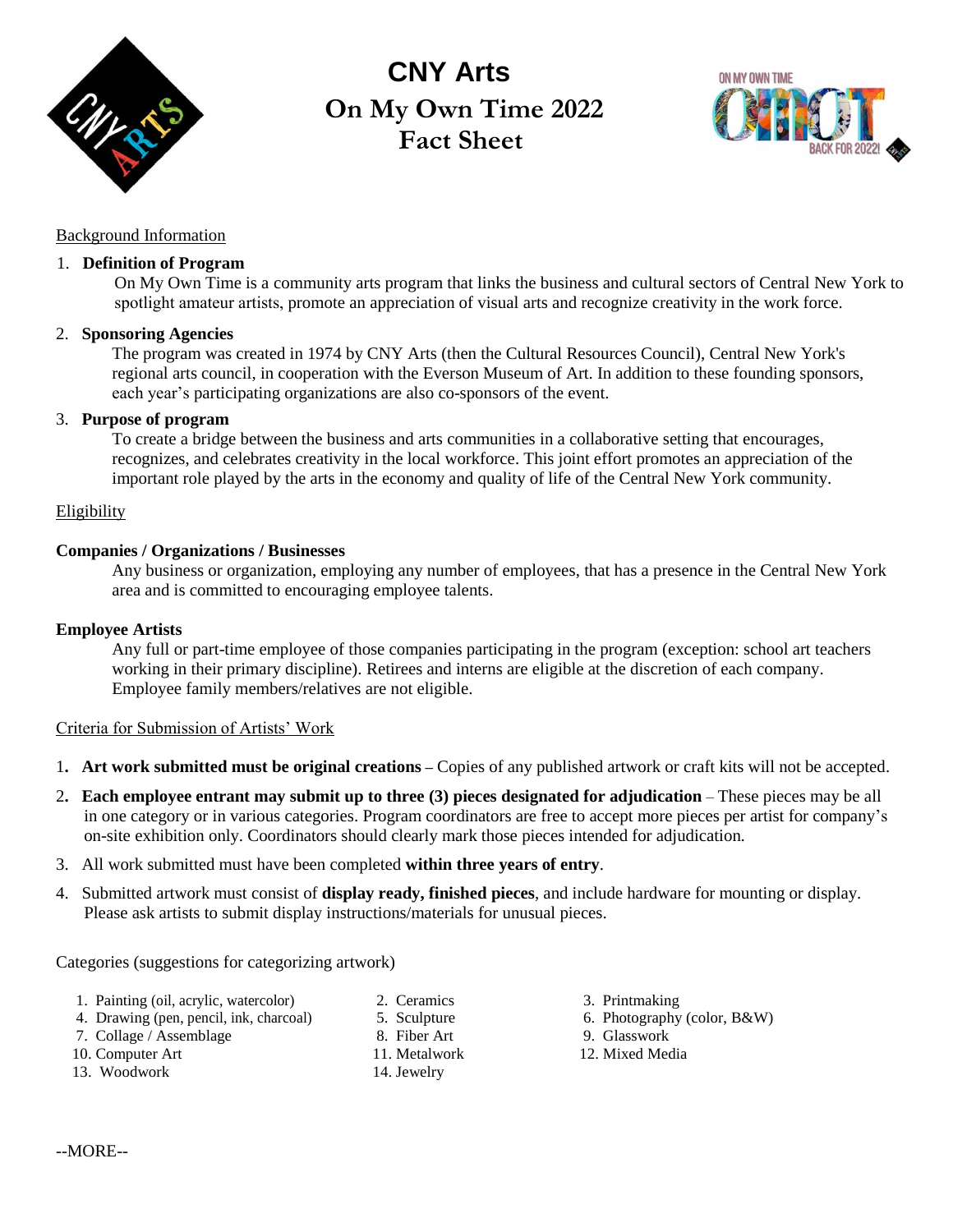#### **PROCESS**

Each company participating in On My Own Time appoints an **On My Own Time Company Coordinator**(s) from its staff who will work with the CNY Arts On My Own Time Program Coordinator to produce the annual event. The Company Coordinator is the On My Own Time "point person" at each company, and will field questions and relay program information to their artists as well as arrange their in-house exhibit.

The On My Own Time program begins with ndividual company exhibits of employee art scheduled by each participating company any time during May, June, or July. CNY Arts will arrange for the adjudication of each exhibit by a panel of volunteer arts professionals. Adjudicators select several pieces from each company exhibit to be included in the On My Own Time grand finale exhibit. The finale exhibit is a 3 to 4-week public exhibit of selected pieces held at the Everson Museum of Art in the fall. An artists' reception, attended by artists, company coordinators, and colleagues, family, and friends, is held at the beginning of the finale exhibit's run.

#### **Company Program Coordinator Responsibilities**

- 1. Promote On My Own Time at the company level to attract employee entrants. We suggest using posters, flyers, e-mail, intranet postings, social media, etc., to let staff members know about the opportunity to submit their art work to your On My Own Time exhibit. A customized e-mailable flyer can be provided by CNY Arts.
- 2. Prepare a preliminary registration list of employee entrants and their artwork. Provide the CNY Arts Coordinator with the planned date(s) of your on-site exhibit, which can take place during May, June, and/or July.
- 3. a. Mount an exhibit of employee artwork at your business site, for a time period of at least one week day, available for viewing by your employees and CNY Arts adjudicators. If you prefer, you may request a specific day/time for adjudication, and CNY Arts staff members will do their best to accommodate your request.

b. Prepare a numbered list of entered art pieces with each artist's name and art work title in full, the year the art piece was created, and the dimensions of the art piece. (You will be provided with a template form.) Numbers on this list should correspond with numbered identification cards posted next to each piece of art at your in-house exhibit.

- 4. Provide the CNY Arts Coordinator with information needed to visit your exhibit on the scheduled day of adjudication, such as directions and parking information. You or a designated staff member should be available at the adjudication to greet adjudicators and answer any questions about the exhibit.
- 5. Transport two specified art pieces to the On My Own Time photographer's studio per arrangements by CNY Arts. These two pieces will be selected by the On My Own Time adjudicators from among the total pieces chosen for the Everson Museum of Art public exhibition, and the photos will appear in the 2022 OMOT catalog*. (The adjudicators will let you know which pieces were chosen to be photographed on the day of adjudication. One piece will be photographed in color, and one in black and white, to meet the catalog print requirements.)*
- 6. Supply information for the On My Own Time 2022 catalog and the Artists' Reception that will take place at the Everson Museum of Art on **October 6, 2022. 1.** Information to appear on your company's page in the catalog, plus a camera-ready display ad, for Silver and Gold Sponsors. (You will be sent a first draft of your catalog page.) **2**. Proof/ approval of the first or second draft of your catalog page. (Please note that no changes can be made to the page after approval.) **3.** Distribute reception invitations to artists and colleagues. *\*The basic participation/sponsorship fee includes 2 reception tickets for each artist whose work was selected for exhibition at the Everson, plus a minimum of 2 additional tickets for company coordinator/representatives (# depends on sponsorship level). Additional reception tickets may be purchased through CNY Arts.*
- 7. Transport art pieces selected for the public exhibit to the Everson Museum of Art during the specified hours on move-in day, or arrange for transportation by the selected artists. Art work must be properly labeled and ready for display, and be accompanied by a list including your company name, artists' names, art work titles, and the company coordinator's name and phone number.